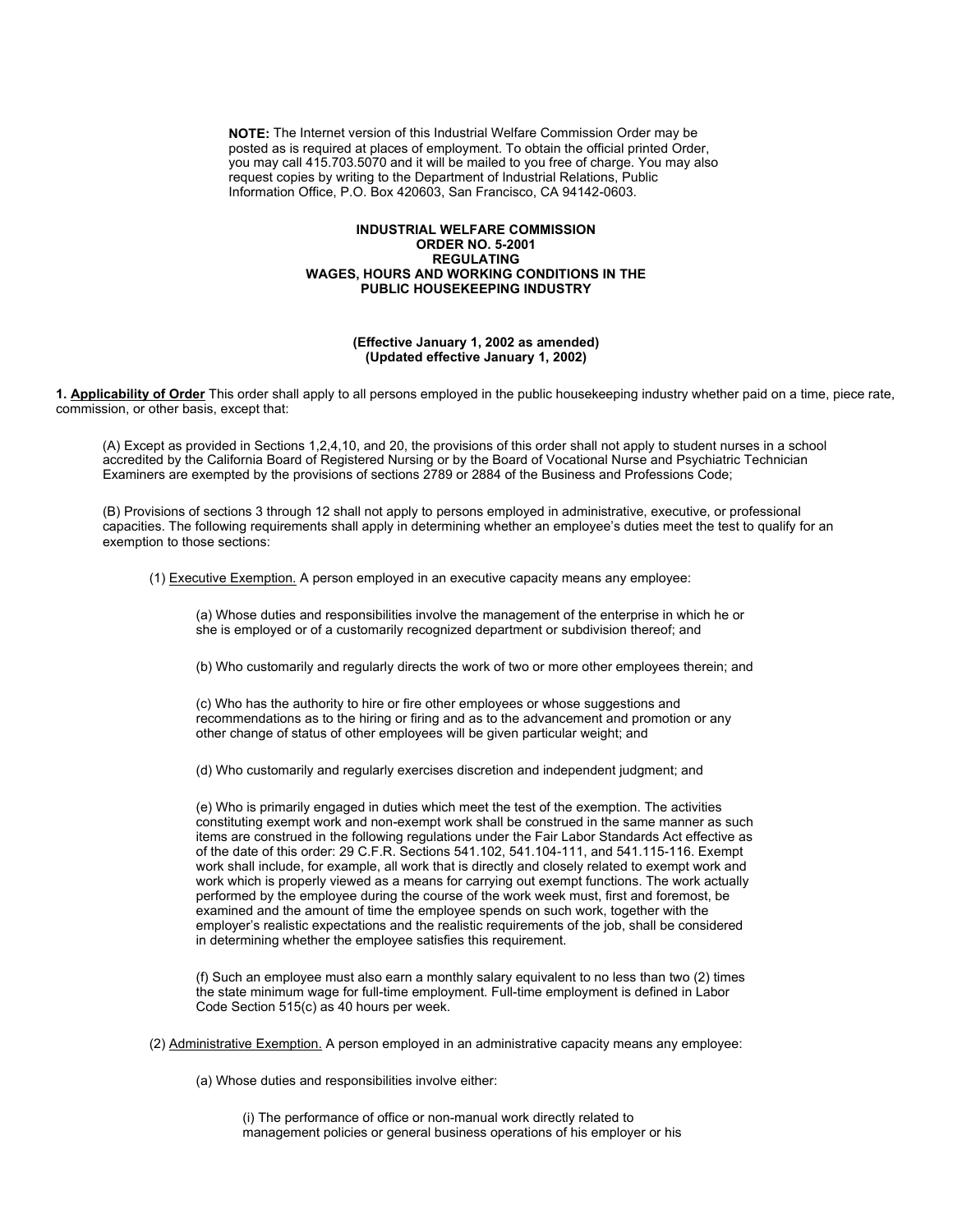employer's customers; or

(ii) The performance of functions in the administration of a school system, or educational establishment or institution, or of a department of subdivision thereof, in work directly related to the academic instruction or training carried on therein; and

(b) Who customarily and regularly exercises discretion and independent judgment; and

(c) Who regularly and directly assists a proprietor, or an employee employed in a bona fide executive or administrative capacity (as such terms are defined for purposes of this section); or

(d) Who performs under only general supervision work along specialized or technical lines requiring special training, experience, or knowledge; or

(e) Who executes under only general supervision special assignments and tasks; and

 constituting exempt work and non-exempt work shall be construed in the same manner as such terms are construed in the following regulations under the Fair Labor Standards Act effective as of the date of this order: 29 C.F.R. Sections 541.201-205, 541.207-208, 541.210, and 541.215. Exempt work shall include, for example, all work that is directly and closely related to exempt work and work which is properly viewed as a means for carrying out exempt functions. The work actually performed by the employee during the course of the work week must, first and foremost, be examined and the amount of time the employee spends on such work, together (f) Who is primarily engaged in duties which meet the test of the exemption. The activities with the employer's realistic expectations and the realistic requirements of the job, shall be considered in determining whether the employee satisfies this requirement; and

 state minimum wage for full-time employment. Full –time employment is defined in Labor Code (g) Such employee must also earn a monthly salary equivalent to no less than two (2) times the Section 515(c) as 40 hours per week.

(3) Professional Exemption. A person employed in a professional capacity means any employee who meets all of the following requirements:

 (a) Who is licensed or certified by the State of California and is primarily engaged in the practice of one of the following recognized professions: law, medicine, dentistry, optometry, architecture, engineering, teaching, or accounting; or

 (b) Who is primarily engaged in an occupation commonly recognized as a learned or artistic employee who is primarily engaged in the performance of: profession. For the purposes of this subsection, "learned or artistic profession" means an

 from an apprenticeship, and from training in the performance of routine mental, manual, or physical processes, or work that is an essential part of or (i) Work requiring knowledge of an advanced type in a field or science or learning customarily acquired by a prolonged course of specialized intellectual instruction and study, as distinguished from a general academic education and necessarily incident to any of the above work; or

 (ii) Work that is original and creative in character in a recognized field of artistic endeavor (as opposed to work which can be produced by a person endowed with general manual or intellectual ability and training), and the result of which work that is an essential part of or necessarily incident to any of the above depends primarily on the invention, imagination, or talent of the employee or work; and

 opposed to routine mental, manual, mechanical, or physical work) and is of (iii) Whose work is predominantly intellectual and varied in character (as such character that the output produced or the result accomplished cannot be standardized in relation to a given period of time.

(c) Who customarily and regularly exercises discretion and independent judgment in the performance of duties set forth in paragraph (a).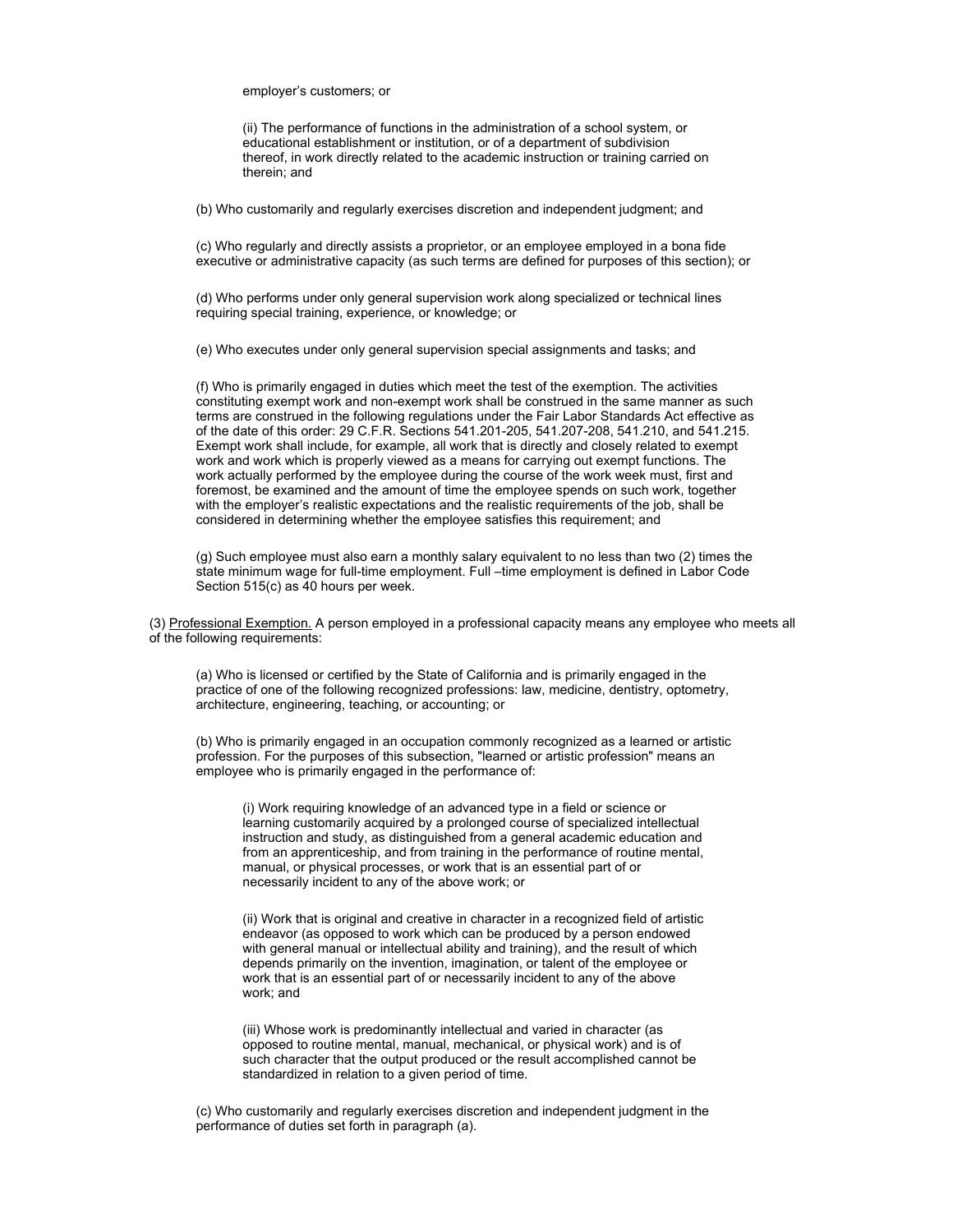wage for full-time employment. Full-time employment is defined in Labor Code Section 515 (c) (d) Who earns a monthly salary equivalent to no less than two (2) times the state minimum as 40 hours per week.

 provisions of federal law as they existed as of the date of this Wage Order: 29 C.F.R. Sections (e) Subparagraph (b) above is intended to be construed in accordance with the following 541.207, 541.301(a)-(d), 541.302, 541.306, 541.307, 541.308, and 541.310.

(f) Notwithstanding the provisions of this subparagraph, pharmacists employed to engage in the practice of pharmacy, and registered nurses employed to engage in the practice of nursing, shall not be considered exempt professional employees, nor shall they be considered exempt from coverage for the purposes of this subsection unless they individually meet the criteria established for exemption as executive or administrative employees.

(g) Subparagraph (f) above, shall not apply to the following advanced practice nurses:

 which certification is required pursuant to Article 2.5 (commencing with Section (i) Certified nurse midwives who are primarily engaged in performing duties for 2746) of Chapter 6 of Division 2 of the Business and Professions Code.

Section 2825) of Chapter 6 of Division 2 of the Business and Professions Code. (ii) Certified nurse anesthetists who are primarily engaged in performing duties for which certification is required pursuant to Article 7 (commencing with

(iii) Certified nurse practitioners who are primarily engaged in performing duties for which certification is required pursuant to Article 8 (commencing with Section 2834) of Chapter 6 of Division 2 of the Business and Professions Code.

 (v) Nothing in this subparagraph shall exempt the occupations set forth in clauses (i), (ii), and (iii) from meeting the requirements of subsection 1(B)(3)(a) (d), above.

 (h) Except as provided in subparagraph (i), an employee in the computer software field who is paid on an hourly basis shall be exempt, if all of the following apply:

requires the exercise of discretion and independent judgment. requires the exercise of discretion and independent judgment.<br>(II) The employee is primarily engaged in duties that consist of one or more of (I) The employee is primarily engaged in work that is intellectual or creative and

the following:

- The application of systems analysis techniques and procedures, including consulting with users, to determine hardware, software, or system functional specifications.

 including prototypes, based on and related to, user or system - The design, development, documentation, analysis, creation, testing, or modification of computer systems or programs, design specifications.

 - The documentation, testing, creation, or modification of computer programs related to the design of software or hardware for computer operating systems.

(III) The employee is highly skilled and is proficient in the theoretical and practical application of highly specialized information to computer systems analysis, programming, and software engineering. A job title shall not be determinative of the applicability of this exemption.

 (IV) The employee's hourly rate of pay is not less than forty two dollars and adjust this pay rate on October 1 of each year to be effective on January 1 of California Consumer Price Index for Urban Wage Earners and Clerical sixty four cents (\$42.64). The Division of Labor Statistics and Research shall the following year by an amount equal to the percentage increase in the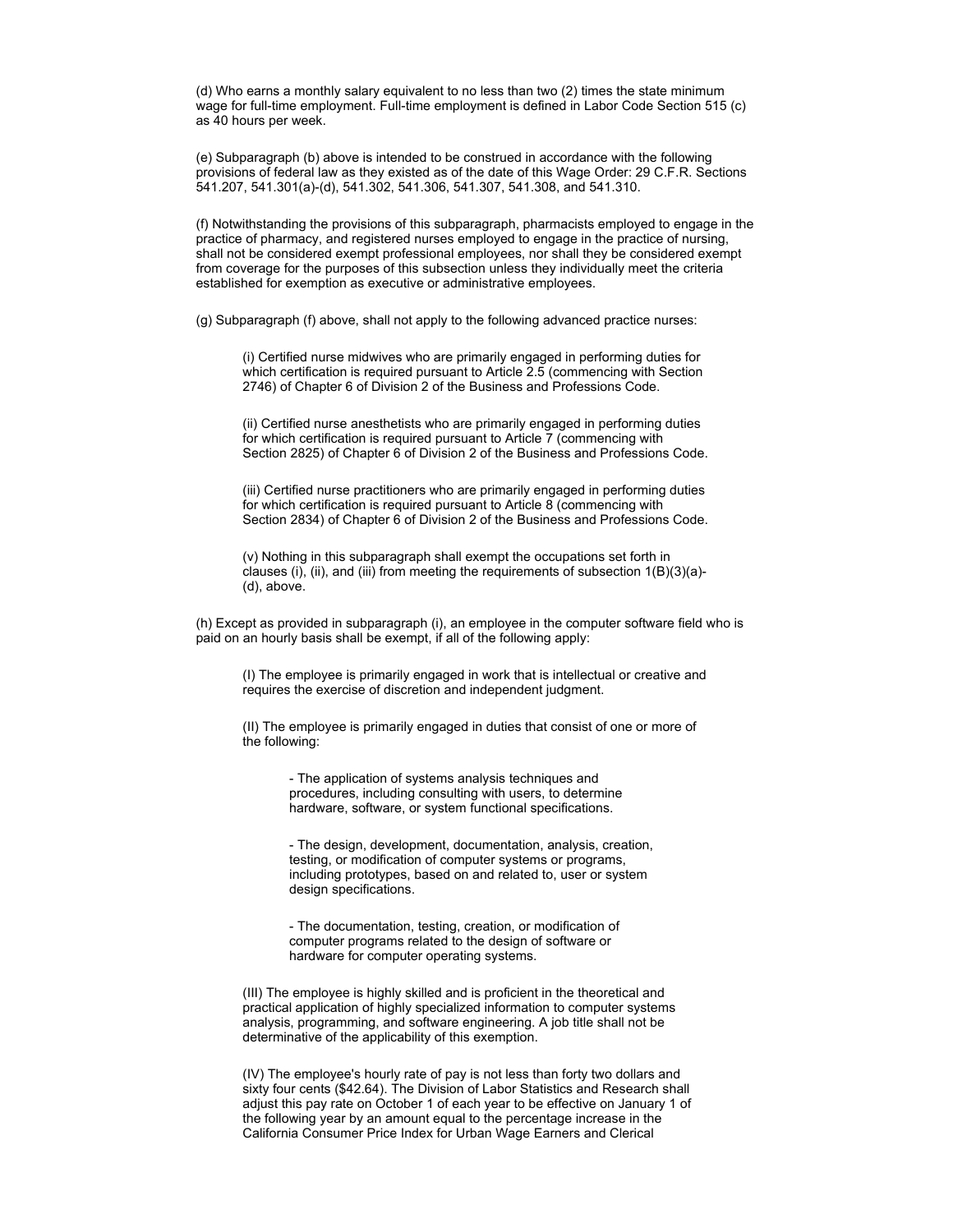#### Workers.

 (i) The exemption provided in subparagraph (h) does not apply to an employee if any of the following apply:

 (I) The employee is a trainee or employee in an entry-level position who is learning to become proficient in the theoretical and practical application of highly specialized information to computer systems analysis, programming, and software engineering.

 (II) The employee is in a computer-related occupation but has not attained the level of skill and expertise necessary to work independently and without close supervision.

 manufacture, repair, or maintenance of computer hardware and related (III) The employee is engaged in the operation of computers or in the equipment.

 software, including CAD/CAM, but who is not in a computer systems analysis or (iv) The employee is an engineer, drafter, machinist, or other professional whose work is highly dependent upon or facilitated by the use of computers and computer software programs and who is skilled in computer-aided design programming occupation.

 installation instructions, and other similar written information, either for print or for onscreen media or who writes or provides content material intended to be (v) The employee is a writer engaged in writing material, including box labels, product descriptions, documentation, promotional material, setup and read by customers, subscribers, or visitors to computer-related media such as the World Wide Web or CD-ROMs.

(vi) The employee is engaged in any of the activities set forth in subparagraph (h) for the purpose of creating imagery for effects used in the motion picture, television, or theatrical industry.

 (C) Except as provided in Sections 1, 2, 4, 10, and 20, the provisions of this order shall not apply to any employees directly employed by the State or any political subdivision thereof, including any city, county, or special district.

(D) The provisions of this order shall not apply to outside salespersons.

(D) The provisions of this order shall not apply to outside salespersons.<br>(E) Provisions of this order shall not apply to any individual who is the parent, spouse, child, or legally adopted child of the employer.

(F) The provisions of this order shall not apply to any individual participating in a national service program, such as AmeriCorps, carried out using assistance provided under Section 12571 of Title 42 of the United States Code. (See Stats. 2000, ch. 365, amending Labor Code § 1171.)

### **2. Definitions**

(A) An "alternative workweek schedule" means any regularly scheduled workweek requiring an employee to work more than eight (8) hours in a 24-hour period.

(B) "Commission" means the Industrial Welfare Commission of the State of California.

(C) "Division" means the Division of Labor Standards Enforcement of the State of California.

(D) "Emergency" means an unpredictable or unavoidable occurrence at unscheduled intervals requiring immediate action.

(E) "Employ" means to engage, suffer, or permit to work.

(F) "Employee" means any person employed by an employer, and includes any lessee who is charged rent, or who pays rent for a chair, booth, or space and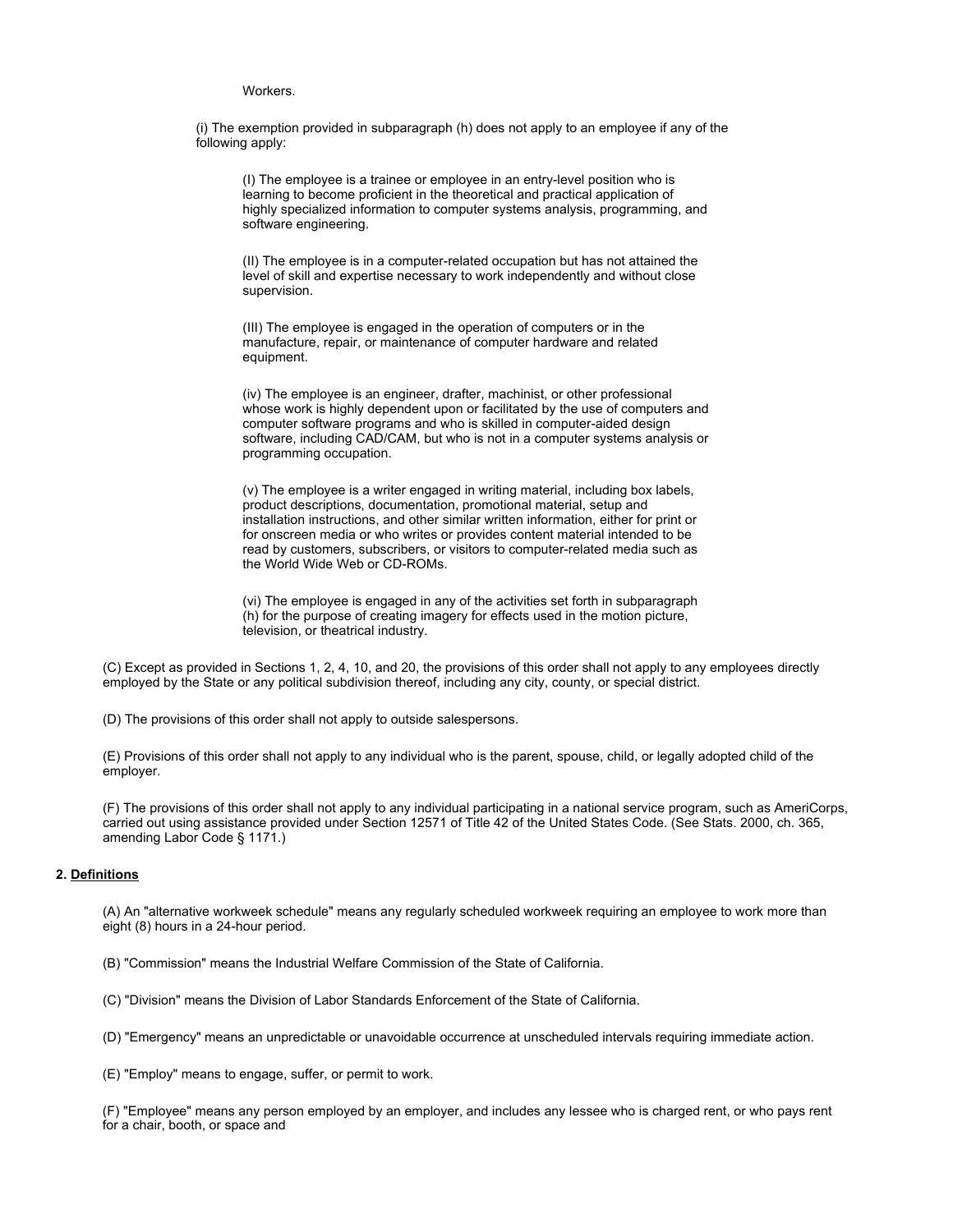(1) who does not use his or her own funds to purchase requisite supplies, and

(2) who does not maintain an appointment book separate and distinct from that of the establishment in which the space is located, and

(3) who does not have a business license where applicable.

(G) "Employees in the Healthcare Industry" means any of the following:

(1) Employees in the healthcare industry providing patient care; or

 (2) Employees in the healthcare industry working in a clinical or medical department, including pharmacists dispensing prescriptions in any practice setting; or

 (3) Employees in the healthcare industry working primarily or regularly as a member of a patient care delivery team

(4) Licensed veterinarians, registered veterinary technicians and unregistered animal health technicians providing patient care.

 (H) "Employer" means any person as defined in Section 18 of the Labor Code, who directly or indirectly, or through an agent or any other person, employs or exercises control over the wages, hours, or working conditions of any person.

any other person, employs or exercises control over the wages, hours, or working conditions of any person.<br>(I) "Healthcare Emergency" consists of an unpredictable or unavoidable occurrence at unscheduled intervals relating healthcare delivery, requiring immediate action.

 (J) "Healthcare Industry" is defined as hospitals, skilled nursing facilities, intermediate care and residential care facilities, convalescent care institutions, home health agencies, clinics operating twenty-four (24) hours per day, and clinics performing surgery, urgent care, radiology, anesthesiology, pathology, neurology or dialysis.

 (K) "Hours worked" means the time during which an employee is subject to the control of an employer, and includes all the time to reside on the employment premises, that time spent carrying out assigned duties shall be counted as hours worked. Within the employer, whether or not required to do so, as interpreted in accordance with the provisions of the Fair Labor Standards the employee is suffered or permitted to work, whether or not required to do so, and in the case of an employee who is required the health care industry, the term "hours worked" means the time during which an employee is suffered or permitted to work for Act.

(L) "Minor" means, for the purpose of this Order, any person under the age of 18 years.

 (M) "Outside Salesperson" means any person, 18 years of age or over, who customarily and regularly works more than half the working time away from the employer's place of business selling tangible or intangible items or obtaining orders or contracts for products, services or use of facilities.

(N) "Personal attendant" includes baby sitters and means any person employed by a non-profit organization covered by this order to supervise, feed or dress a child or person who by reason of advanced age, physical disability or mental deficiency needs supervision. The status of "personal attendant" shall apply when no significant amount of work other than the foregoing is required.

(O) "Primarily" as used in Section 1, Applicability, means more than one-half the employee's work time.

 (P) "Public Housekeeping Industry" means any industry, business, or establishment which provides meals, housing, or maintenance services whether operated as a primary business or when incidental to other operations in an establishment not covered by an industry order of the Commission, and includes, but is not limited to the following:

 (1) Restaurants, night clubs, taverns, bars, cocktail lounges, lunch counters, cafeterias, boarding houses, clubs, and all similar establishments where food in either sold or liquid form is prepared and served to be consumed on the premises;

 (2) Catering, banquet, box lunch service, and similar establishments which prepare food for consumption on or off the premises;

(3) Hotels, motels, apartment houses, rooming houses, camps, clubs, trailer parks, office or loft buildings, and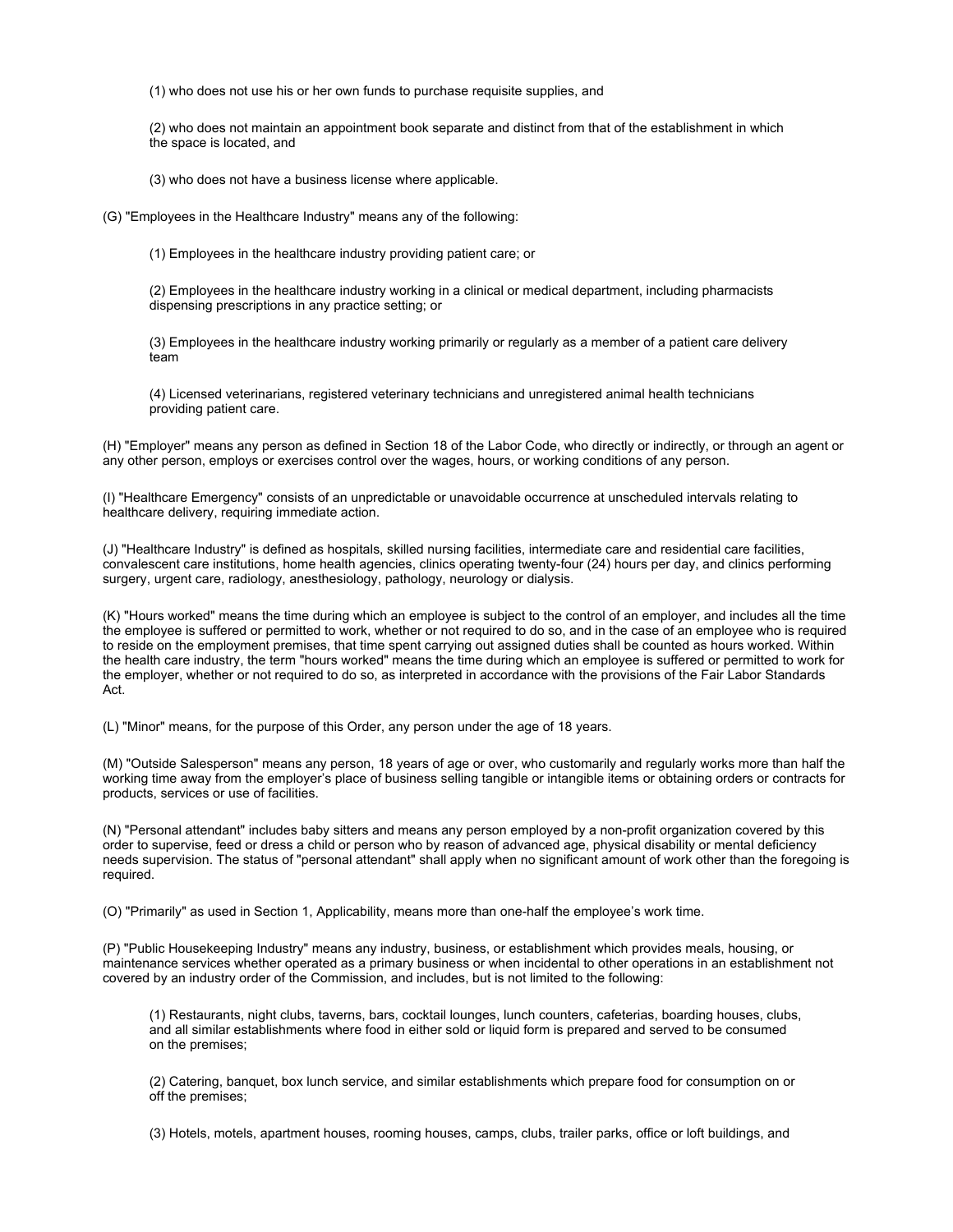similar establishments offering rental of living, business, or commercial quarters;

 establishments offering board or lodging in addition to medical, surgical, nursing, convalescent, aged, or child (4) Hospitals, sanitariums, rest homes, child nurseries, child care institutions, homes for the aged, and similar care;

 (5) Private schools, colleges, or universities, and similar establishments which provide board or lodging in additional to educational facilities;

of facilities and/or quarters of commercial units and living units; and (6) Establishments contracting for development, maintenance or cleaning of grounds; maintenance or cleaning

(7) Establishments providing veterinary or other animal care services.

(Q) "Shift" means designated hours of work by an employee, with a designated beginning time and quitting time.

 (R) "Split shift" means a work schedule which is interrupted by non-paid non-working periods established by the employer, other than bona fide rest or meal periods.

 (S) "Teaching" means, for the purpose of section 1 of this Order, the profession of teaching under a certificate from the Commission for Teacher Preparation and Licensing or teaching in an accredited college or university.

 ascertained by the standard of time, task, piece, commission basis, or other method of calculation. (T) "Wages" include all amounts of labor performed by employees of every description, whether the amount is fixed or

(U) "Workday" and "day" mean any consecutive 24-hour period beginning at the same time each calendar day.

 "Workweek" is a fixed and regularly recurring period of 168 hours, seven (7) consecutive 24-hour periods. (V) "Workweek" and "week" mean any seven (7) consecutive days, starting with the same calendar day each week.

# **3. Hours and Days of Work**

(A) Daily Overtime- General Provisions

 or 17 years of age who are not required by law to attend school and are not otherwise prohibited by law from engaging in the subject work. Such employees shall not be employed more than eight (8) hours in any workday employee's regular rate of pay for all hours worked over 40 hours in the workweek. Eight (8) hours of labor (1) The following overtime provisions are applicable to employees 18 years of age or over and to employees 16 or more than 40 hours in any workweek unless the employee receives one and one-half  $(1 \frac{1}{2})$  times such constitutes a day's work. Employment beyond eight (8) hours in any workday or more than six (6) days in any workweek is permissible provided the employee is compensated for such overtime at not less than:

(a) One and one-half (1 ½) times the employee's regular rate of pay for all hours worked in excess of eight (8) hours up to and including twelve (12) hours in any workday, and for the first eight (8) hours worked on the seventh  $(7<sup>th</sup>)$  consecutive day of work in a workweek; and

(b) Double the employee's regular rate of pay for all hours worked in excess of 12 hours in any workday and for all hours worked in excess of eight (8) hours on the seventh ( $7<sup>th</sup>$ ) consecutive day of work in a workweek.

 (1/40) of the employee's weekly salary. (c) The overtime rate of compensation required to be paid to a nonexempt full-time salaried employee shall be computed by using the employee's regular hourly salary as one fortieth

**(2) Employees with direct responsibility for children who are under 18 years of age or who are not emancipated from the foster care system and who, in either case, are receiving 24 hour residential care, may, without violating any provision of this section, be compensated as follows:** 

**(a) An employee who works in excess of 40 hours in a workweek shall be compensated at one and one-half (1-1/2) times the employee's regular rate of pay for all hours over 40 hours in the workweek.**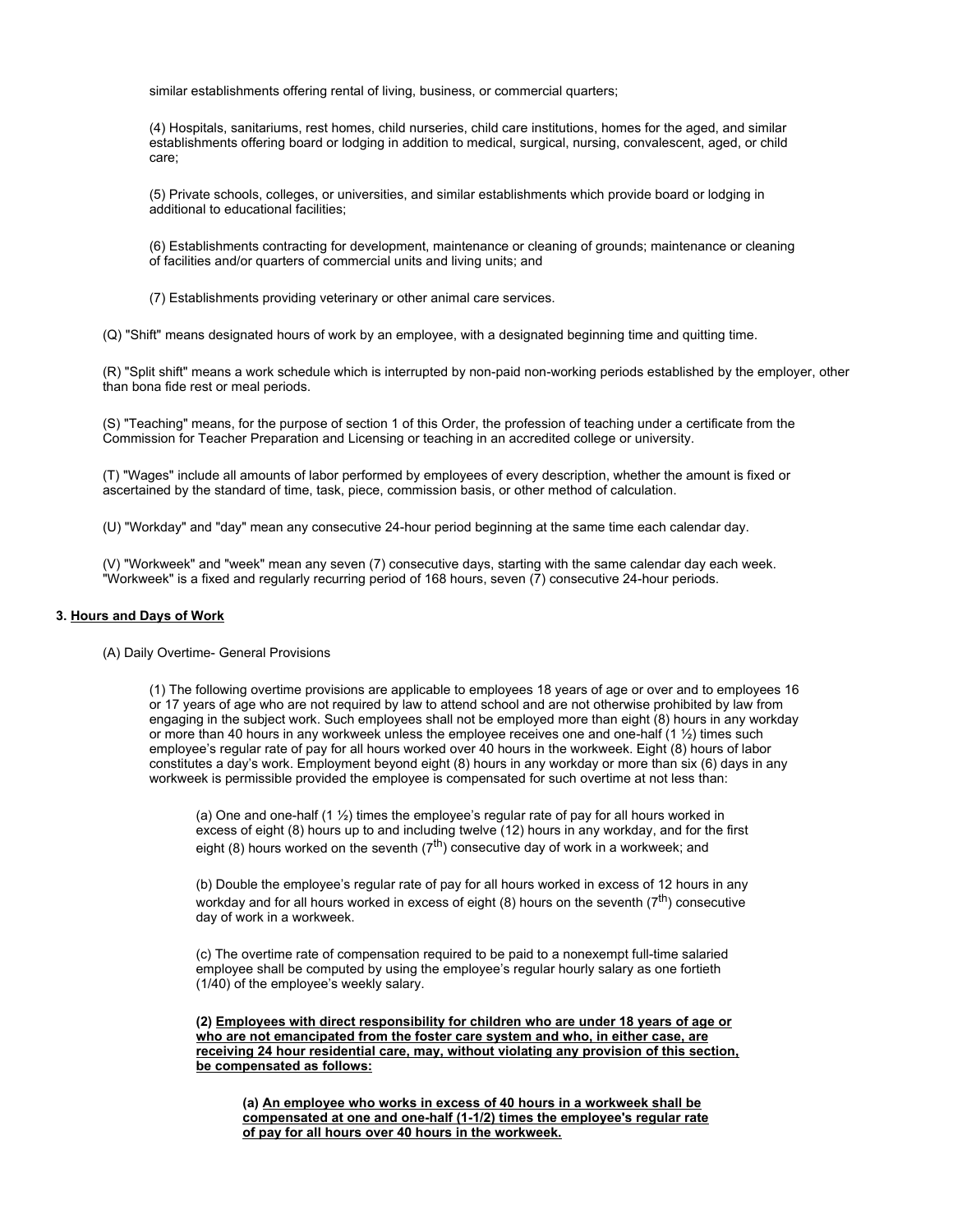**(b) An employee shall be compensated at two (2) times the employee's regular rate of pay for all hours in excess of 48 hours in the workweek.** 

**(c) An employee shall be compensated at two (2) times the employee's regular rate of pay for all hours in excess of 16 in a workday.** 

**(d) No employee shall work more than 24 consecutive hours until said employee receives not less than eight (8) consecutive hours off-duty immediately following the 24 consecutive hours of work. Time spent sleeping shall not be included as hours worked.** 

### (B) Alternative Workweek Schedules

 twelve (12) hours a day or beyond 40 hours per week shall be paid at one and one-half (1 ½) times the employee's regular rate of pay. All work performed in excess of twelve (12) hours per day and any work in excess of eight (8) hours on those days worked beyond the regularly scheduled number of workdays established by the alternative workweek agreement shall be paid at double the employee's regular rate of pay. Any alternative workweek agreement adopted pursuant to this section shall provide for not less than four (4) hours of work in any shift. Nothing in this section shall prohibit an employer, at the request of the employee, to substitute one day of work for another day of the same length in the shift provided by the alternative workweek overtime. No hours paid at either one and one-half (1 ½) or double the regular rate of pay shall be included in determining when 40 hours have been worked for the purpose of computing overtime compensation. (1) No employer shall be deemed to have violated the daily overtime provisions by instituting, pursuant to the election procedures set forth in this wage order, a regularly scheduled alternative workweek schedule of not more than ten (10) hours per day within a 40 hour workweek without the payment of an overtime rate of compensation. All work performed in any workday beyond the schedule established by the agreement up to agreement on an occasional basis to meet the personal needs of the employee without the payment of

determining when 40 hours have been worked for the purpose of computing overtime compensation.<br>(2) If an employer, whose employees have adopted an alternative workweek agreement permitted by this order employer shall pay the employee overtime compensation at a rate of one and one-half (1  $\frac{1}{2}$ ) times the employee's regular rate of pay for all hours worked in excess of eight (8) hours, and double the employee's regular rate of pay for all hours worked in excess of 12 hours for the day the employee is required to work the requires an employee to work fewer hours than those that are regularly scheduled by the agreement, the reduced hours.

(3) An employer shall not reduce an employee's regular rate of hourly pay as a result of the adoption, repeal or nullification of an alternative workweek schedule.

(4) An employer shall explore any available reasonable alternative means of accommodating the religious belief or observance of an affected employee that conflicts with an adopted alternative workweek schedule, in the manner provided by subdivision (j) of Section 12940 of the Government Code.

 (5) An employer shall make a reasonable effort to find a work schedule not to exceed eight (8) hours in a this Section and who is unable to work the alternative workweek schedule established as the result of that workday, in order to accommodate any affected employee who was eligible to vote in an election authorized by election.

 a workday to accommodate any employee who is hired after the date of the election and who is unable to work (6) An employer shall be permitted, but not required, to provide a work schedule not to exceed eight (8) hours in the alternative workweek schedule established by the election.

 (7) Arrangements adopted in a secret ballot election held pursuant to this order prior to 1998, or under the rules that the results of the election are reported by the employer to the Division of Labor Statistics and Research by before May 30, 2000 to continue the agreement, the employee may continue to work that alternative workweek employee may revoke his or her voluntary authorization to continue such a schedule with 30 days written notice to the employer. New arrangements can only be entered into pursuant to the provisions of this section. Notwithstanding the foregoing, if a health care industry employer implemented a reduced rate for 12 hour shift employees in the last quarter of 1999 and desires to re-implement a flexible work arrangement that includes 12 hour shifts at straight time for the same work unit, the employer must pay a base rate to each affected employee in the work unit that is no less than that employee's base rate in 1999 immediately prior to the date of in effect prior to 1998, and before the performance of the work, shall remain valid after July 1, 2000 provided January 1, 2001, in accordance with the requirements of Section C below (Election Procedures). If an employee was voluntarily working an alternative workweek schedule of not more than ten (10) hours a day as of July 1, 1999, that alternative workweek was based on an individual agreement made after January 1, 1998 between the employee and employer, and the employee submitted, and the employer approved, a written request on or schedule without payment of an overtime rate of compensation for the hours provided in the agreement. An the rate reduction.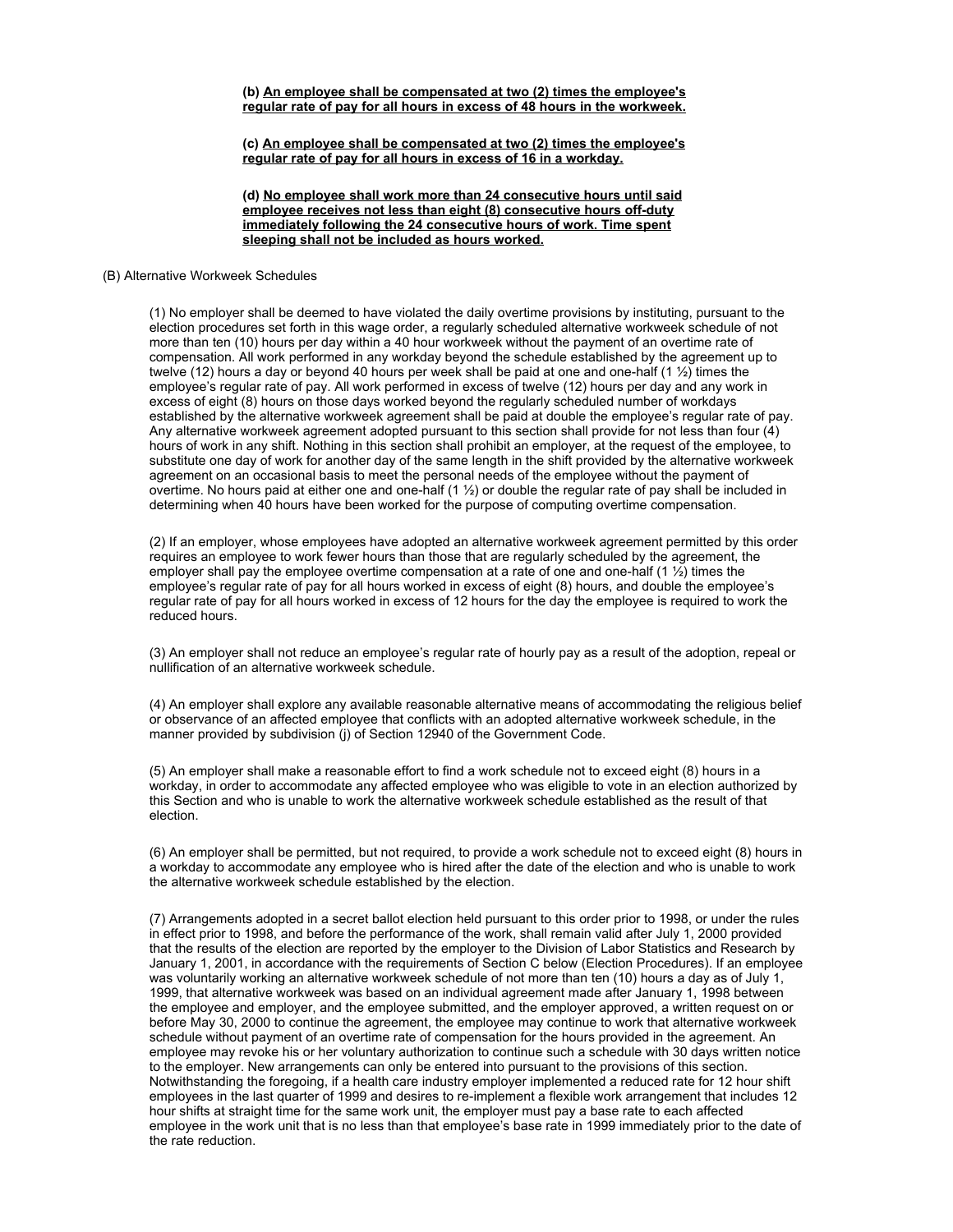in the healthcare industry shall be deemed to have violated the daily overtime provisions by instituting, pursuant to the election procedures set forth in this wage order a regularly scheduled alternative workweek schedule that includes work days exceeding ten (10) hours but not more than 12 hours within a 40-hour workweek without the (8) Notwithstanding the above provisions regarding alternative workweek schedules, no employer of employees payment of overtime compensation, provided that:

 (a) An employee who works beyond 12 hours in a workday shall be compensated at double the employee's regular rate of pay for all hours in excess of (12);

 (b) An employee who works in excess of 40 hours in a workweek shall be compensated at one and one-half (1½) times the employee's regular rate of pay for all hours over 40 hours in the workweek;

 (c) Any alternative workweek agreement adopted pursuant to this section shall provide for not less than four (4) hours of work in any shift.

 (d) The same overtime standards shall apply to employees who are temporarily assigned to a work unit covered by this subsection;

 (e) Any employer who instituted an alternative workweek schedule pursuant to this subsection shall make a 1998 pursuant to the provisions of Wage Orders 4 and 5 and who is unable to work the alternative workweek reasonable effort to find another work assignment for any employee who participated in a valid election prior to schedule established.

 (f) An employer engaged in the operation of a licensed hospital or in providing personnel for the operation of a licensed hospital who institutes, pursuant to a valid order of the Commission, a regularly scheduled alternative work assignment for any employee who participated in the vote which authorized the schedule and is unable to work the 12-hour shifts. An employer shall not be required to offer a different work assignment to an employee if day alternative workweek schedule. workweek that includes no more than three (3) 12-hour workdays, shall make a reasonable effort to find another such a work assignment is not available or if the employee was hired after the adoption of the 12 hour, three (3)

 (9) No employee assigned to work a 12 hour shift established pursuant to this Order shall be required to work more than 12 hours in any 24 hour period unless the Chief Nursing Officer or authorized executive declares that:

(a) A "healthcare emergency", as defined, exists in this Order, and

(b) All reasonable steps have been taken to provide required staffing, and

(c) Considering overall operational status needs, continued overtime is necessary to provide required staffing.

 (10) Provided further that no employee shall be required to work more than 16 hours in a 24-hour period unless consecutive hours until said employee receives not less than eight (8) consecutive hours off-duty immediately by voluntary mutual agreement of the employee and employer, and no employee shall work more than 24 following the 24 consecutive hours of work.

 (11) Notwithstanding subsection (B)(9) above, an employee may be required to work up to 13 hours in any 24 and does not inform the employer more than two (2) hours in advance of that scheduled shift that he/she will not be appearing for duty as scheduled. hour period if the employee scheduled to relieve the subject employee does not report for duty as scheduled

#### (C) Election Procedures

Election procedures for the adoption and repeal of alternative workweek schedules require the following:

 (1) Each proposal for an alternative workweek schedule shall be in the form of a written are regularly recurring. The actual days worked within that alternative workweek schedule need not be specified. The employer may propose a single work schedule that would become the each employee in the unit would be entitled to choose. If the employer proposes a menu of work schedule options, the employee may, with the approval of the employer, move from one agreement proposed by the employer. The proposed agreement must designate a regularly scheduled alternative workweek in which the specified number of work days and work hours standard schedule for workers in the work unit, or a menu of work schedule options, from which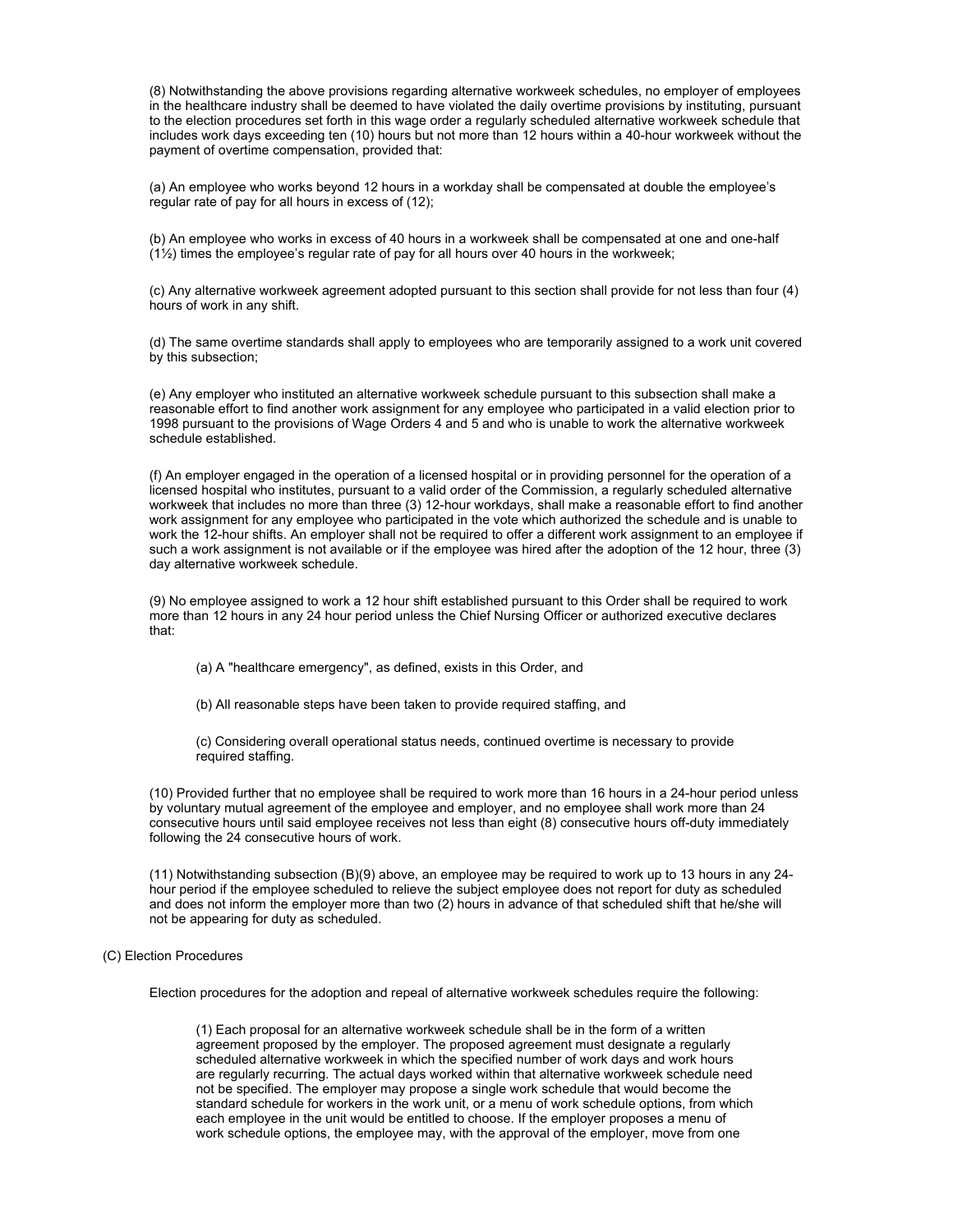menu option to another.

 (2) In order to be valid, the proposed alternative workweek schedule must be adopted in a secret ballot election, before the performance of work, by at least a two-thirds (2/3) vote of the affected employees in the work unit. The election shall be held during regular working hours at work unit. A work unit may consist of an individual employee as long as the criteria for an identifiable work unit in this subsection is met. the employees' work site. For purposes of this subsection, "affected employees in the work unit" may include all employees in a readily identifiable work unit, such as a division, a department, a job classification, a shift, a separate physical location, or a recognized subdivision of any such

 workweek schedule shall have made a disclosure in writing to the affected employees, including the effects of the proposed arrangement on the employees' wages, hours, and benefits. Such a disclosure shall include meeting(s), duly noticed, held at least fourteen (14) days prior to voting, for the specific purpose of discussing the effects of the alternative workweek schedule. An employer shall provide that disclosure in a non-English language, as (3) Prior to the secret ballot vote, any employer who proposed to institute an alternative well as in English, if at least five (5) percent of the affected employees primarily speak that non-English language. The employer shall mail the written disclosure to employees who do not attend the meeting. Failure to comply with this paragraph shall make the election null and void.

 (4) Any election to establish or repeal an alternative workweek schedule shall be held at the work site of the affected employees. The employer shall bear the costs of conducting any election held pursuant to this section. Upon a complaint by an affected employee, and after an investigation by the Labor Commissioner, the Labor Commissioner may require the employer to select a neutral third party to conduct the election.

 repealed by the affected employees. Upon a petition of one-third (1/3) of the affected employees shall be required to reverse the alternative workweek schedule. The election to repeal the alternative workweek schedule shall be held not more than 30 days after the petition is submitted to the employer, except that the election shall be held not less than 12 months after the date that the same group of employees voted in an election held to adopt or repeal an alternative workweek schedule. However, where an alternative workweek schedule was adopted between October 1, 1999 and October 1, 2000, a new secret ballot election to repeal that alternative workweek schedule shall not be subject to the 12-month interval between elections. The election shall take place during regular working hours at the employees' work site. If the alternative workweek schedule is revoked, the employer shall comply within 60 days. (5) Any type of alternative workweek schedule that is authorized by the Labor Code may be employees, a new secret ballot election shall be held and a two-thirds (2/3) vote of the affected Upon proper showing of undue hardship, the Division of Labor Standards Enforcement may grant an extension of time for compliance.

 (6) Only secret ballots may be cast by affected employees in the work unit at any election held reported by the employer to the Division of Labor Statistics and Research within 30 days after the results are final, and the report of election results shall be a public document. The report shall include the final tally of the vote, the size of the unit, and the nature of the business of the pursuant to this section. The results of any election conducted pursuant to this section shall be employer.

 (7) Employees affected by a change in the work hours resulting from the adoption of an alternative workweek schedule may not be required to work those new work hours for at least 30 days after the announcement of the final results of the election.

 (8) Employers shall not intimidate or coerce employees to vote either in support of or in discriminated against for expressing opinions concerning the alternative workweek election or for opposing or supporting its adoption or repeal. However, nothing in this section shall prohibit affected employees. A violation of this subsection shall be subject to Labor Code section 98 et opposition to a proposed alternative workweek. No employees shall be discharged or an employer from expressing his/her position concerning that alternative workweek to the seq.

 (D) No employer engaged in the operation of a hospital or an establishment which is an institution primarily engaged in the care of the sick, the aged, or the mentally ill or defective who reside on the premises shall be deemed to have violated any provision of this section if, pursuant to an agreement or understanding arrived at between the employer and employee before performance of work, a work period of 14 consecutive days is accepted in lieu of the workweek of seven (7) consecutive days for purposes of overtime computation and if, for any employment in excess of 80 hours in such 14 day period, the employee receives compensation at a rate not less than one and one-half (1 ½) times the regular rate at which the employee is employed.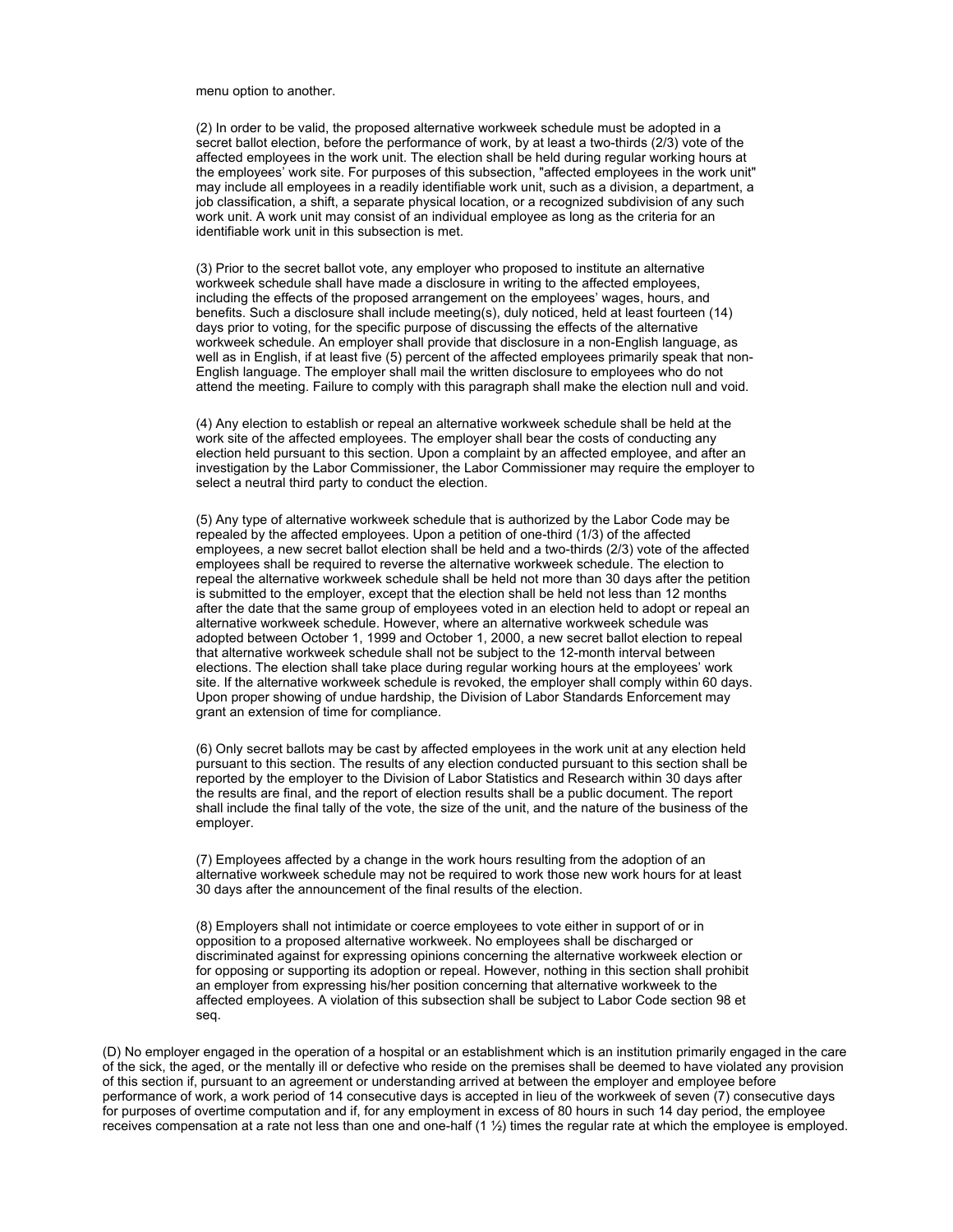(E) This section does not apply to organized camp counselors who are not employed more than 54 hours and not more than six (6) days in any workweek except under the conditions set forth below. This section shall also not apply to personal attendants as defined in Section 2 (N), **nor to adult employees or minors who are permitted to work as adults who have direct responsibility for children under eighteen (18) years of age receiving twenty-four (24) hour care,** nor to resident managers of homes for the aged having less than eight (8) beds; provided that persons employed in such occupations shall not be employed more than 40 hours nor more than six (6) days in any workweek, except under the following conditions:

 In the case of emergency, employees may be employed in excess of forty (40) hours or six (6) days in any workweek provided the employee is compensated for all hours in excess of 40 hours and days in excess of six (6) days in the workweek at not less of emergency they may be employed in excess of 54 hours or six (6) days, provided that they are compensated at not less than one and one-half (1 ½) times the employee's regular rate of pay for all hours worked in excess of 54 hours and six (6) days in than one and one-half (1 ½) times the employee's regular rate of pay. However, regarding organized camp counselors, in case the workweek.

(F) One and one-half (1 ½) times a minor's regular rate of pay shall be paid for all work over 40 hours in any workweek except minors sixteen (16) or 17 years old who are not required by law to attend school and may therefore be employed for the same hours as an adult are subject to subsection (A), (B), (C), or (D) above.

**(VIOLATIONS OF CHILD LABOR LAWS are subject to civil penalties of from \$500 to \$10,000 as well as to criminal penalties. Refer to California Labor Code sections 1285 to 1312 and 1390 to 1399 for additional restrictions on the employment of minors and for descriptions of criminal and civil penalties for violation of the child labor laws. Employers should ask school districts about any required work permits.)** 

 (G) An employee may be employed on seven (7) workdays in a workweek when the total hours of employment during such workweek do not exceed 30 and the total hours of employment in any one workday thereof do not exceed six (6).

 hot food and drink or for heating food or drink, and a suitable sheltered place shall be provided in which to consume such food or drink. (H) If a meal period occurs on a shift beginning or ending at or between the hours of 10 p.m. and 6 a.m., facilities shall be available for securing

(I) The provisions of this section are not applicable to employees whose hours of service are regulated by:

 (1) The United States Department of Transportation Code of Federal Regulations, title 49, sections 395.1 to 395.13, Hours of Service of Drivers, or

(2) Title 13 of the California Code of Regulations, subchapter 6.5, section 1200 and following sections, regulating hours or drivers.

 (J) The daily overtime provisions of subsection (A) above shall not apply to ambulance drivers and attendants scheduled for 24 hours shifts of duty who have agreed in writing to exclude from daily time worked not more than three (3) meal periods of not more than one hour each and a regularly scheduled uninterrupted sleeping period of not more than eight (8) hours. The employer shall provide adequate dormitory and kitchen facilities for employees on such a schedule.

 accumulation of days of rest when the nature of the employment reasonably requires the employee to work seven (7) or more consecutive days; provided, however, that in each calendar month, the employee shall receive the equivalent of one (1) day's rest in seven (7). (K) The provisions of Labor Code Sections 551 and 552 regarding one (1) day's rest in seven (7) shall not be construed to prevent an

 (L) Except as provided in subsections (F) and (K), this section shall not apply to any employee covered by a valid collective bargaining provides premium wage rates for all overtime hours worked and a regular hourly rate of pay for those employees of not less than 30 percent agreement if the agreement expressly provides for the wages, hours of work, and working conditions of the employees, and if the agreement more than the state minimum wage.

(M) Notwithstanding subsection (L) above, where the employer and a labor organization representing employees of the employer have entered into a valid collective bargaining agreement pertaining to the hours of work of the employees, the requirement regarding the equivalent of one  $(1)$  day's rest in seven  $(7)$  (see subsection  $(K)$  above) shall apply, unless the agreement expressly provides otherwise.

 (N) If an employer approves a written request of an employee to make up work time that is or would be lost as a result of a personal obligation of the employee, the hours of that make up work time, if performed in the same workweek in which the work time was lost, may not be counted of work in one (1) day or 40 hours of work in one (1) workweek. If an employee knows in advance that he or she will be requesting make up to four (4) weeks in advance; provided, however, that the make up work must be performed in the same week that the work time was lost. An employee shall provide a signed written request for each occasion that the employee makes a request to make up work time pursuant to this Section. While an employer may inform an employee of this make up time option, the employer is prohibited from encouraging or otherwise soliciting an employee to request the employer's approval to take personal time off and make up the work hours within the same workweek pursuant to this Section. toward computing the total number of hours worked in a day for purposes of the overtime requirements, except for hours in excess of 11 hours time for a personal obligation that will recur at a fixed time over a succession of weeks, the employee may request to make up work time for up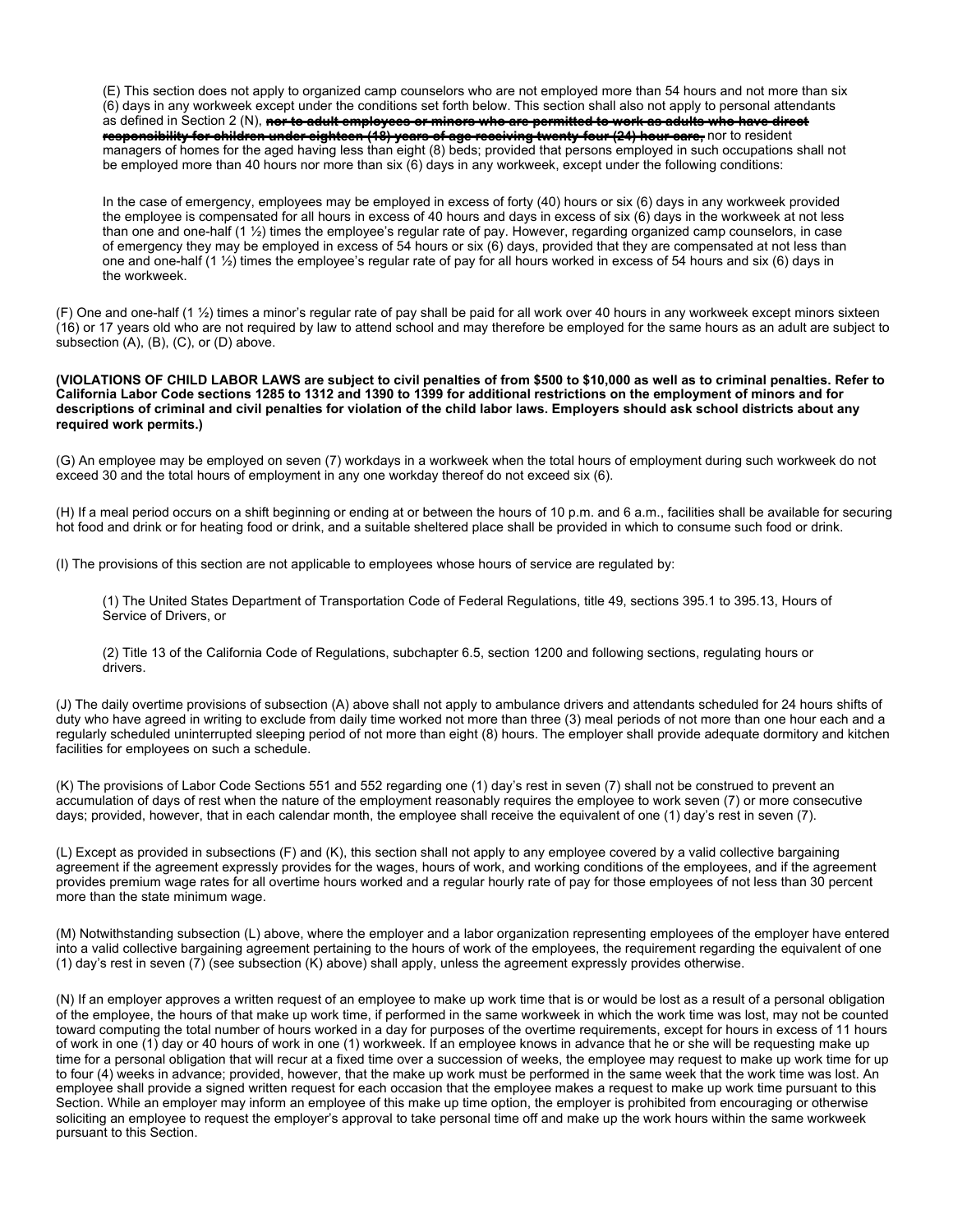### **4. Minimum Wages**

 (A) Every employer shall pay to each employee wages not less than six dollars and twenty five cents (\$6.25) per hour for all hours worked effective January 1, 2001, and not less than six dollars and seventy five cents (\$6.75) per hour for all hours worked effective January 1, 2002, except:

 LEARNERS. Employees during their first one hundred and sixty (160) hours of employment in occupations in which they have no previous similar or related experience, may be paid not less than 85per cent of the minimum wage rounded to the nearest nickel.

minimum wage rounded to the nearest nickel.<br>(B) Every employer shall pay to each employee, on the established payday for the period involved, not less than the applicable) minimum wage for all hours worked in the payroll period, whether the remuneration is measured by time, piece, commission, or

otherwise.<br>(C) When an employee works a split shift, one hour's pay at the minimum wage shall be paid in addition to the minimum wage for that workday, except when the employee resides at the place of employment.

for that workday, except when the employee resides at the place of employment.<br>(D) The provisions of this section shall not apply to apprentices regularly indentured under the State Division of Apprenticeship Standards.

## **5. Reporting Time Pay**

 (A) Each workday an employee is required to report for work and does report, but is not put to work or is furnished less than half said employee's usual or scheduled day's work, the employee shall be paid for half the usual or scheduled day's work, but in no event for less than two (2) hours nor more than four (4) hours, at the employee's regular rate of pay, which shall not be less than the minimum wage.

 (B) If an employee is required to report for work a second time in any one workday and is furnished less than two hours of work on the second reporting, said employee shall be paid for two hours at the employee's regular rate of pay, which shall not be less than the minimum wage.

(C) The foregoing reporting time pay provisions are not applicable when:

(1) Operations cannot commence or continue due to threats to employees or property; or when recommended by civil authorities; or

(2) Public utilities fail to supply electricity, water, or gas, or there is a failure in the public utilities, or sewer system; or

(3) The interruption of work is caused by an Act of God or other cause not within the employer's control.

 This section shall not apply to an employee on paid standby status who is called to perform assigned work at a time other than the employee's scheduled reporting time.

### **6. Licenses for Disabled Workers**

 employer and employee and employee's representative if any. (A) A license may be issued by the Division authorizing employment of a person whose earning capacity is impaired by physical disability or mental deficiency at less than the minimum wage. Such licenses shall be granted only upon joint application of

 (B) A special license may be issued to a nonprofit organization such as a sheltered workshop or rehabilitation facility fixing special minimum rates to enable the employment of such persons without requiring individual licenses of such employees.

 Division. (See California Labor Code, Sections 1191 and 1191.5.) (C) All such licenses and special licenses shall be renewed on a yearly basis or more frequently at the discretion of the

#### *7.* **Records**

(A) Every employer shall keep accurate information with respect to each employee including the following:

(1) Full name, home address, occupation and social security number.

(2) Birth date, if under 18 years, and designation as a minor.

(3) Time records showing when the employee begins and ends each work period. Meal periods, split shift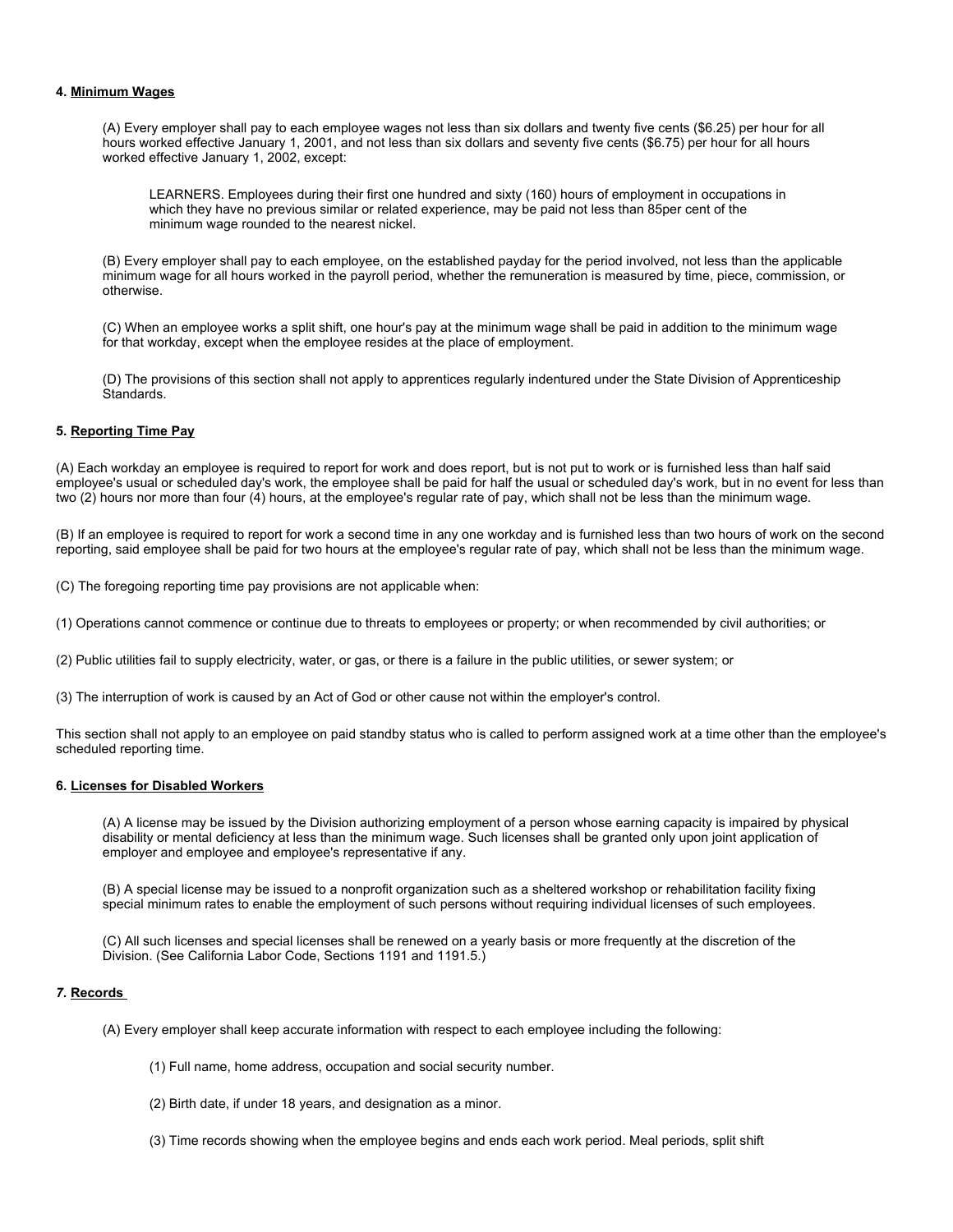intervals and total daily hours worked shall also be recorded. Meal periods during which operations cease and authorized rest periods need not be recorded.

authorized rest periods need not be recorded.<br>(4) Total wages paid each payroll period, including value of board, lodging, or other compensation actually furnished to the employee.

 (5) Total hours worked in the payroll period and applicable rates of pay. This information shall be made readily available to the employee upon reasonable request.

 formula shall be provided to employees. An accurate production record shall be maintained by the employer. (6) When a piece rate or incentive plan is in operation, piece rates or an explanation of the incentive plan

 part of the check, draft, or voucher paying the employee's wages, or separately, an itemized statement in writing showing: (1) employee may be aggregated and shown as one item. (B) Every employer shall semimonthly or at the time of each payment of wages furnish each employee, either as a detachable all deductions; (2) the inclusive dates of the period for which the employee is paid; (3) the name of the employee or the employee's social security number; and (4) the name of the employer, provided all deductions made on written orders of the

 (C) All required records shall be in the English language and in ink or other indelible form, properly dated, showing month, day and year, and shall be kept on file by the employer for at least three years at the place of employment or at a central location within the State of California. An employee's records shall be available for inspection by the employee upon reasonable request.

request.<br>Clocks shall be provided in all major work areas or within reasonable distance thereto insofar as practicable.

### **8. Cash Shortage and Breakage**

 No employer shall make any deduction from the wage or require any reimbursement from an employee for any cash shortage, breakage, or loss of equipment, unless it can be shown that the shortage, breakage, or loss is caused by a dishonest or willful act, or by the gross negligence of the employee.

## **9. Uniforms and Equipment**

 (A) When uniforms are required by the employer to be worn by the employee as a condition of employment, such uniforms shall be provided and maintained by the employer. The term "uniform" includes wearing apparel and accessories of distinctive design or color.

 **NOTE:** This section shall not apply to protective apparel regulated by the Occupational Safety and Health Standards Board.

Standards Board.<br>(B) When tools or equipment are required by the employer or are necessary to the performance of a job, such tools and equipment shall be provided and maintained by the employer, except that an employee whose wages are at least two (2) times the trade or craft. Notwithstanding any other provision of this section, employees in beauty salons, schools of beauty culture offering beauty care to the public for a fee, and barber shops may be required to furnish their own manicure implements, curling irons, rollers, clips, haircutting scissors, combs, blowers, razors, and eyebrow tweezers. This subsection (B) shall not apply to the minimum wage provided herein may be required to provide and maintain hand tools and equipment customarily required by apprentices regularly indentured under the State Division of Apprenticeship Standards.

Occupational Safety and Health Standards Board. **NOTE:** This section shall not apply to protective equipment and safety devices on tools regulated by the

Occupational Safety and Health Standards Board.<br>(C) A reasonable deposit may be required as security for the return of the items furnished by the employer under provisions of said item is not returned. No deduction shall be made at any time for normal wear and tear. All items furnished by the employer subsections (A) and (B) of this section upon issuance of a receipt to the employee for such deposit. Such deposits shall be made pursuant to Section 400 and following of the Labor Code or an employer with the prior written authorization of the employee may deduct from the employee's last check the cost of an item furnished pursuant to (A) and (B) above in the event shall be returned by the employee upon completion of the job.

#### **10. Meals and Lodging**

(A)"Meal" means an adequate, well-balanced serving of a variety of wholesome, nutritious foods.

(B)"Lodging" means living accommodations available to the employee for full-time occupancy which are adequate, decent, and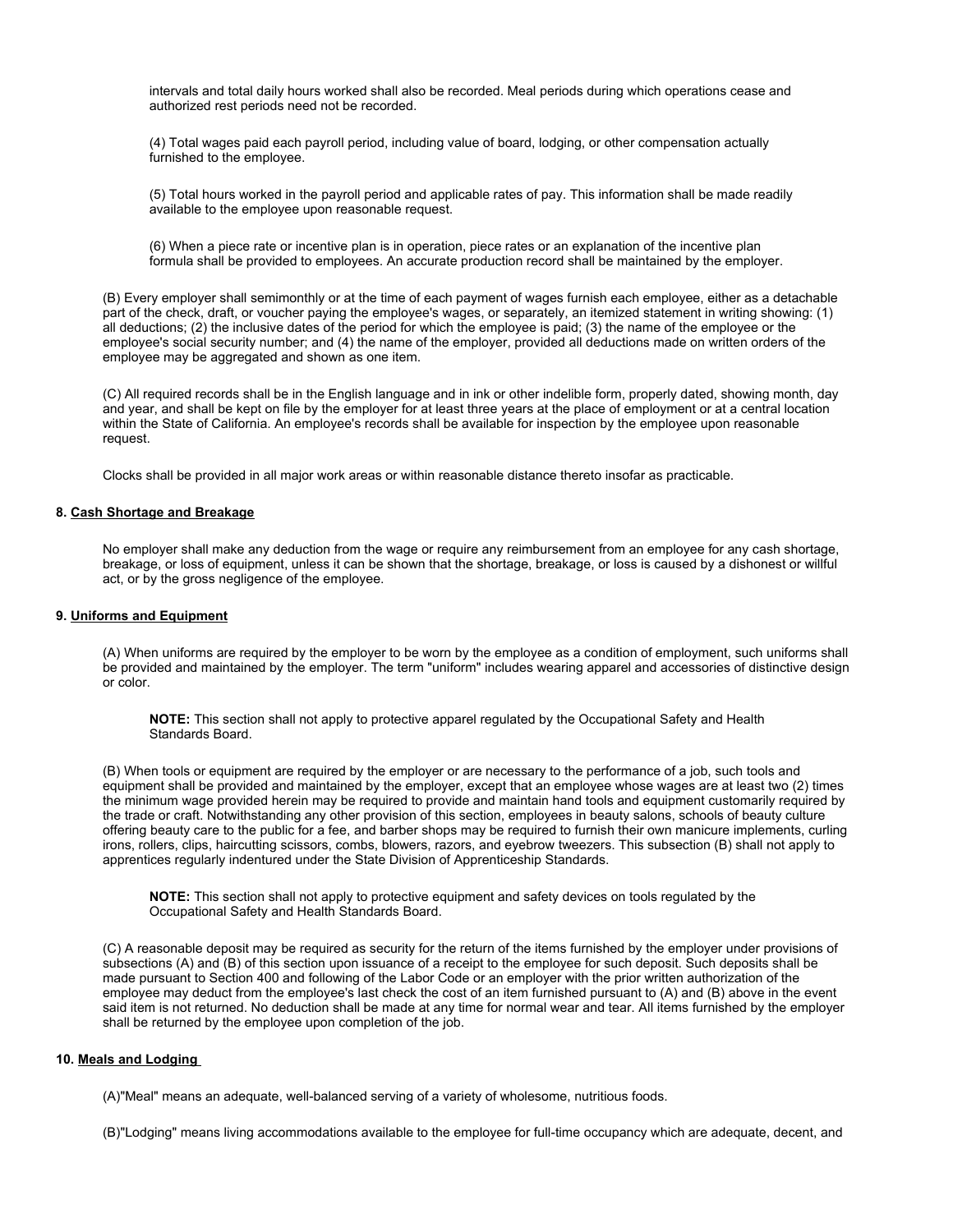sanitary according to usual and customary standards. Employees shall not be required to share a bed.

 (C) Meals or lodging may not be credited against the minimum wage without a voluntary written agreement between the employer and the employee. When credit for meals or lodging is used to meet part of the employer's minimum wage obligation, the amounts so credited may not be more than the following:

| <b>Effective Dates:</b>                                                                                                          | January 1, 2001    | January 1, 2002    |
|----------------------------------------------------------------------------------------------------------------------------------|--------------------|--------------------|
| Lodging:                                                                                                                         |                    |                    |
| Rooms occupied alone                                                                                                             | \$29.40 per week   | \$31.75 per week   |
| Room shared                                                                                                                      | \$24.25 per week   | \$26.20 per week   |
| Apartment-two-thirds (2/3) of the ordinary<br>rental value, and in no event more than                                            | \$352.95 per month | \$381.20 per month |
| Where a couple are both employed by the<br>employer, two-thirds (2/3) of the ordinary<br>rental value, and in no event more than | \$522.10 per month | \$563.90 per month |
| Meals:                                                                                                                           |                    |                    |
| <b>Breakfast</b>                                                                                                                 | \$2.25             | \$2.45             |
| Lunch                                                                                                                            | \$3.10             | \$3.35             |
| Dinner                                                                                                                           | \$4.15             | \$4.50             |

 (D) Meals evaluated, as part of the minimum wage, must be bona fide meals consistent with the employee's work shift. Deductions shall not be made for meals not received nor lodging not used.

 (E) If, as a condition of employment, the employee must live at the place of employment or occupy quarters owned or under the control of the employer, then the employer may not charge rent in excess of the values listed herein.

## **11. Meal Periods**

 (A) No employer shall employ any person for a work period of more than five (5) hours without a meal period of not less than 30 minutes, except that when a work period of not more than six (6) hours will complete the day's work the meal period may be waived by mutual consent of the employer and employee. Unless the employee is relieved of all duty during a 30 minute meal period, the meal period shall be considered an "on duty" meal period and counted as time worked. An "on duty" meal period shall be permitted only when the nature of the work prevents an employee from being relieved of all duty and when by written agreement between the parties an on-the-job paid meal period is agreed to. The written agreement shall state that the employee may, in writing, revoke the agreement at any time.

 (B) If an employer fails to provide an employee a meal period in accordance with the applicable provisions of this Order, the employer shall pay the employee one (1) hour of pay at the employee's regular rate of compensation for each work day that the meal period is not provided.

designated. (C) In all places of employment where employees are required to eat on the premises, a suitable place for that purpose shall be

(D) Notwithstanding any other provision of this order, employees in the health care industry who work shifts in excess of eight (8) total hours in a workday may voluntarily waive their right to one of their two meal periods. In order to be valid, any such waiver must be documented in a written agreement that is voluntarily signed by both the employee and the employer. The employee may revoke the waiver at any time by providing the employer at least one day's written notice. The employee shall be fully compensated for all working time, including any on-the-job meal period, while such a waiver is in effect.

**(E) Employees with direct responsibility for children who are under 18 years of age or who are not emancipated from the foster care system and who, in either case, are receiving 24 hour residential care, and employees of 24 hour residential care facilities for the elderly, blind or developmentally disabled individuals may be required to work on-duty meal periods without penalty when necessary to meet regulatory or approved program standards and one of the**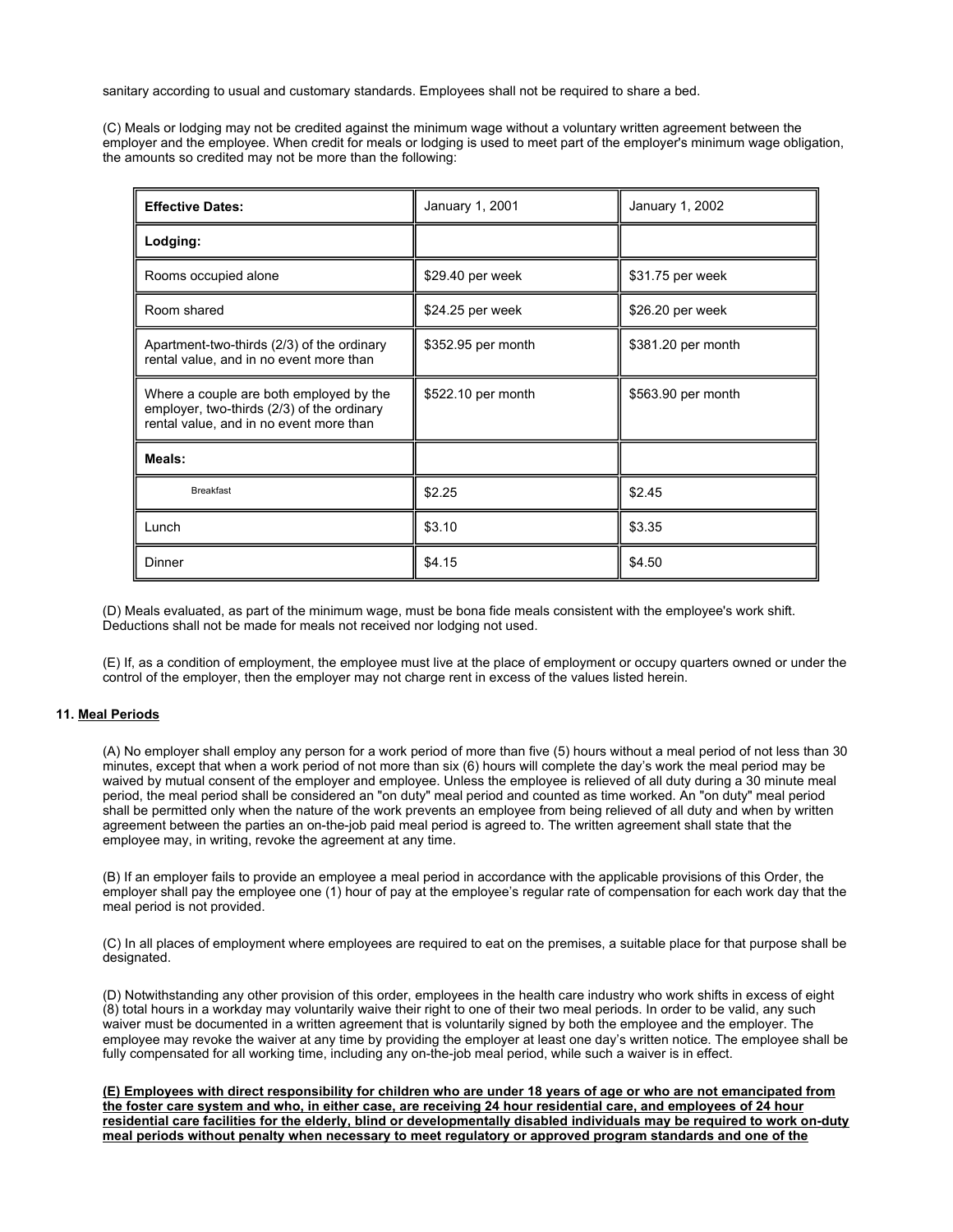#### **following two conditions is met:**

**(1)(a) The residential care employees eats with residents during residents' meals and the employer provides the same meal at no charge to the employee; or** 

**(2)(b) The employee is in sole charge of the resident(s) and , on the day shift, the employer provides a meal at no charge to the employee.** 

**(2) An employee, except for the night shift, may exercise the right to have an off-duty meal period upon 30 days' notice to the employer for each instance where an off-duty meal is desired, provided that, there shall be no more than one off-duty meal period every two weeks.** 

### **12. Rest Periods**

(A) Every employer shall authorize and permit all employees to take rest periods, which insofar as practicable shall be in the middle of each work period. The authorized rest period time shall be based on the total hours worked daily at the rate of ten (10) minutes net rest time per four (4) hours or major fraction thereof. However, a rest period need not be authorized for employees whose total daily work time is less than three and one-half  $(3 \frac{1}{2})$  hours. Authorized rest period time shall be counted, as hours worked, for which there shall be no deduction from wages.

 (B) If an employer fails to provide an employee a rest period in accordance with the applicable provisions of this Order, the employer shall pay the employee one (1) hour of pay at the employee's regular rate of compensation for each work day that the rest period is not provided.

**(C) However, employees with direct responsibility for children who are under 18 years of age or who are not emancipated from the foster care system and who, in either case, are receiving 24 hour residential care and employees of 24 hour residential care facilities for elderly, blind or developmentally disabled individuals may, without penalty, require an employee to remain on the premises and maintain general supervision of residents during rest periods if the employee is in sole charge of residents. Another rest period shall be authorized and permitted by the employer when an employee is affirmatively required to interrupt his/her break to respond to the needs of residents.** 

### **13. Change Rooms and Resting Facilities**

 clothing, change rooms or equivalent space shall be provided in order that employees may change their clothing in reasonable privacy and comfort. These rooms or spaces may be adjacent to but shall be separate from toilet rooms and shall be kept (A) Employers shall provide suitable lockers, closets, or equivalent for the safekeeping of employees' outer clothing during working hours, and when required, for their work clothing during non-working hours. When the occupation requires a change of clean.

 **NOTE:** This section shall not apply to change rooms and storage facilities regulated by the Occupational Safety and Health Standards Board.

 during work hours. (B) Suitable resting facilities shall be provided in an area separate from the toilet rooms and shall be available to employees

## **14. Seats**

seats (A) All working employees shall be provided with suitable seats when the nature of the work reasonably permits the use of

 adequate number of suitable seats shall be placed in reasonable proximity to the work area and employees shall be permitted (B) When employees are not engaged in the active duties of their employment and the nature of the work requires standing, an to use such seats when it does not interfere with the performance of their duties.

# **15. Temperature**

(A) The temperature maintained in each work area shall provide reasonable comfort consistent with industry-wide standards for the nature of the process and the work performed.

 excessive heat or humidity to a degree providing reasonable comfort. Where the nature of the employment requires a temperature of less than 60° F., a heated room shall be provided to which employees may retire for warmth, and such room shall be maintained at not less than 68°. (B) If excessive heat or humidity is created by the work process, the employer shall take all feasible means to reduce such